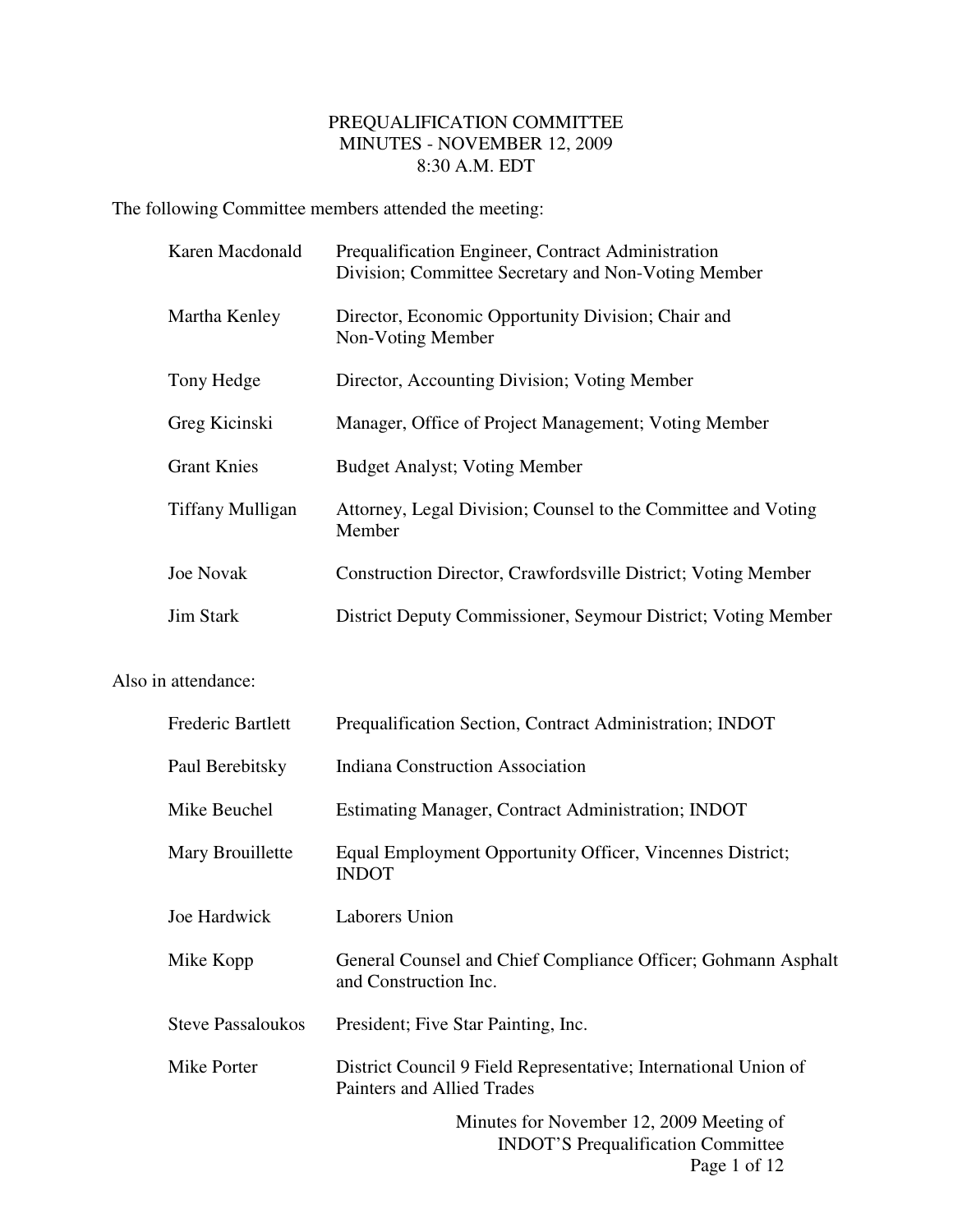| Kevin Resler       | Contract Compliance Manager, Economic Opportunity Division;<br><b>INDOT</b> |
|--------------------|-----------------------------------------------------------------------------|
| Mike Rowe          | Prequalification Auditor, Contract Administration; INDOT                    |
| <b>Brian Short</b> | Laborers Union                                                              |
| <b>Trent Short</b> | Laborers Union                                                              |

\*\*\*\*

The Committee reviewed the following agenda items:

- 1. Adoption of September 10, 2009 meeting minutes
- 2. Adoption of Business Rules a. Business Rules for Prequalification of Companies Submitting Consolidated Statements
- 3. Five Star Painting, Inc. prevailing wage and fringe rate compliance on Contract B-25804
- 4. Update on internal committees

## PREQUALIFICATION COMMITTEE MEETING OPEN SESSION NOVEMBER 12, 2009

 Martha Kenley, Committee Chair, called the meeting to order at 8:32 a.m. EDT. She facilitated introductions of all individuals present. All Committee members were present, with the exception of Mark Miller.

1. Adoption of September 10, 2009 Meeting Minutes

 Martha Kenley called for consideration of the meeting minutes from the September 10, 2009 meeting.

 Jim Stark moved to adopt the meeting minutes from the September 10, 2009 meeting. Tony Hedge seconded the motion. All members voted in favor. Martha Kenley stated the minutes would be posted on the website.

2. Adoption of Business Rules for Prequalification of Companies Submitting Consolidated Statements

> Minutes for November 12, 2009 Meeting of INDOT'S Prequalification Committee Page 2 of 12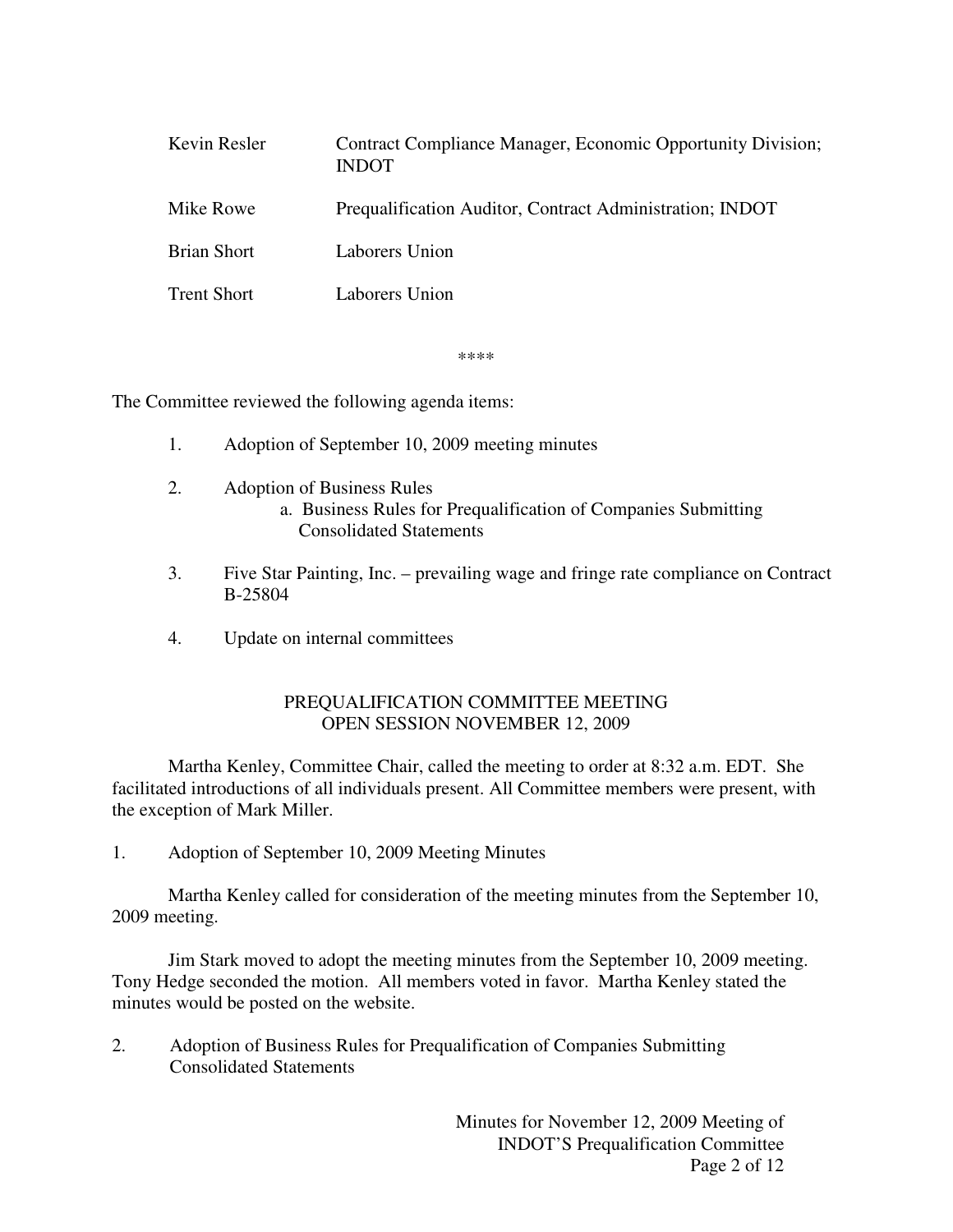Martha Kenley proposed the adoption of the Business Rules for Prequalification of Companies Submitting Consolidated Statements. She stated that Paul Berebitsky of the Indiana Construction Association (ICA) submitted comments to the Committee at the last meeting. Committee members then submitted comments on ICA's suggested changes to Tiffany Mulligan, who reviewed the comments and incorporated many of the suggested changes into the document. Ms. Kenley asked if there were any questions.

 Tiffany Mulligan suggested a technical change to the last sentence in Item II. 6 to add the word "entity's" before "vehicles" to clarify which vehicles the contractor would be asked to identify.

 Martha Kenley called for a motion to adopt the business rules as amended. Greg Kicinski moved to adopt the business rules as amended. Joe Novak seconded the motion. All members voted in favor.

3. Five Star Painting, Inc. – Prevailing Wage and Fringe Rate Compliance on Contract B-25804

 Martha Kenley called for consideration of Five Star Painting, Inc.'s (Five Star) compliance with the prevailing wage and fringe rate requirements on Contract B-25804.

 Martha Kenley introduced Kevin Resler, INDOT's Contract Compliance Manager with the Economic Opportunity Division, and Mary Brouillette, INDOT's Vincennes District Equal Employment Opportunity Officer, who brought the matter to the Committee for its consideration.

 Kevin Resler stated Mary Brouillette brought to his attention concerns that Five Star was in violation of Contract B-25804, specifically for failure to meet federal Davis Bacon requirements. He explained INDOT had numerous problems with Five Star on the Contract, including problems getting needed documentation from Five Star and problems with inconsistent information in documents submitted by Five Star with what actually happened on the job site.

 Kevin Resler stated Five Star paid one of its employees, Harold Goad, for labor at \$17.00 per hour, which is below the prevailing wage rate. He stated Five Star and INDOT argued as to whether Mr. Goad was a trainee or in fact a laborer.

 Martha Kenley clarified meeting procedures by explaining that INDOT would present its issues first, then it would let Mr. Passaloukos from Five Star respond. Committee members and other interested parties would have an opportunity to ask questions and comment after both sides had presented information to the Committee.

 Kevin Resler stated Five Star was in arrears of \$70,000 for benefits to employees. He stated he was concerned whether the payroll registry reflected what actually occurred on the job. He stated there were discrepancies with who was on the job and who was actually performing the labor.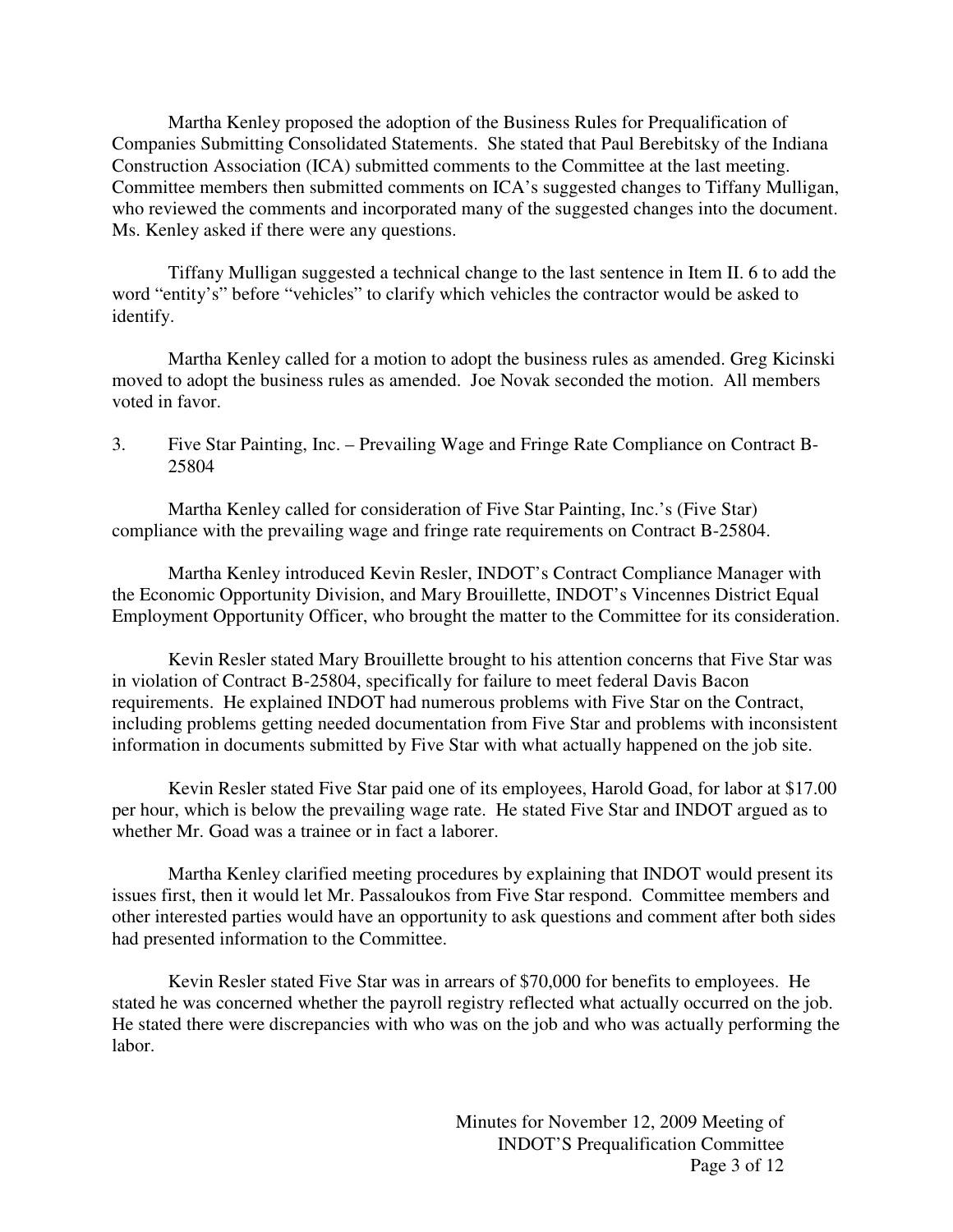Kevin Resler stated Five Star agreed to correct the health and welfare benefits payments with Gohmann Asphalt and Construction, Inc. (Gohmann), the prime contractor on the Contract; however, when Gohmann issued joint checks, Five Star Painting, Inc. refused to sign the checks.

 Mary Brouillette stated Mr. Goad was concerned about his wages and wanted to speak to INDOT about being underpaid; however, he expressed concerns about losing his job for speaking up. According to Ms. Brouillette, Mr. Goad explained he was working with painters with the same level of experience and also worked as a boatman. He said Five Star told him he would be put on a weekly salary of \$500 regardless of how many hours he worked. Mr. Goad told Ms. Brouillette that he worked forty plus hours a week.

Martha Kenley questioned what amount Five Star should have paid Mr. Goad.

 Mary Brouillette stated Five Star should have paid Mr. Goad \$26.60 per hour, plus \$8.00 for the benefit package.

 Mary Brouillette stated the Foreman on the job explained that Mr. Goad was working under a rent lease agreement with Five Star. She stated they did not have such an agreement. When she contacted Five Star, she was told they would return her call and never did. Mr. Goad was then terminated and left the area, and she was unable to proceed.

 Mary Brouillette stated Mr. Goad returned to the area and presented all his pay stubs. Upon her review she discovered the payroll register did not match up with the payroll stubs. Mary Brouillette questioned if the payroll register was fabricated when presented to INDOT. She discovered Mr. Goad was not paid for all his hours when working as a boatman.

Martha Kenley questioned what a boatman was.

 Mary Brouillette explained that the Occupational Safety and Health Administration (OSHA) requires a safety person to be in the water when workers are performing a job over water. This is a boatman.

 Steve Passaloukos explained OSHA requires a boatman when a platform is being built, and once the platform is up, a boatman is not needed; however, the prime contractor requested a boatman at all times.

 Mary Brouillette stated Five Star did not provide her with payroll records when she requested them.

 Mike Porter stated he has records showing pay variations and that four other members did not receive pension or fringe benefits.

 Martha Kenley asked if there were any questions from Committee members on INDOT's presentation of the issues before the Committee.

Greg Kicinski asked how many people were on site for Five Star.

 Minutes for November 12, 2009 Meeting of INDOT'S Prequalification Committee Page 4 of 12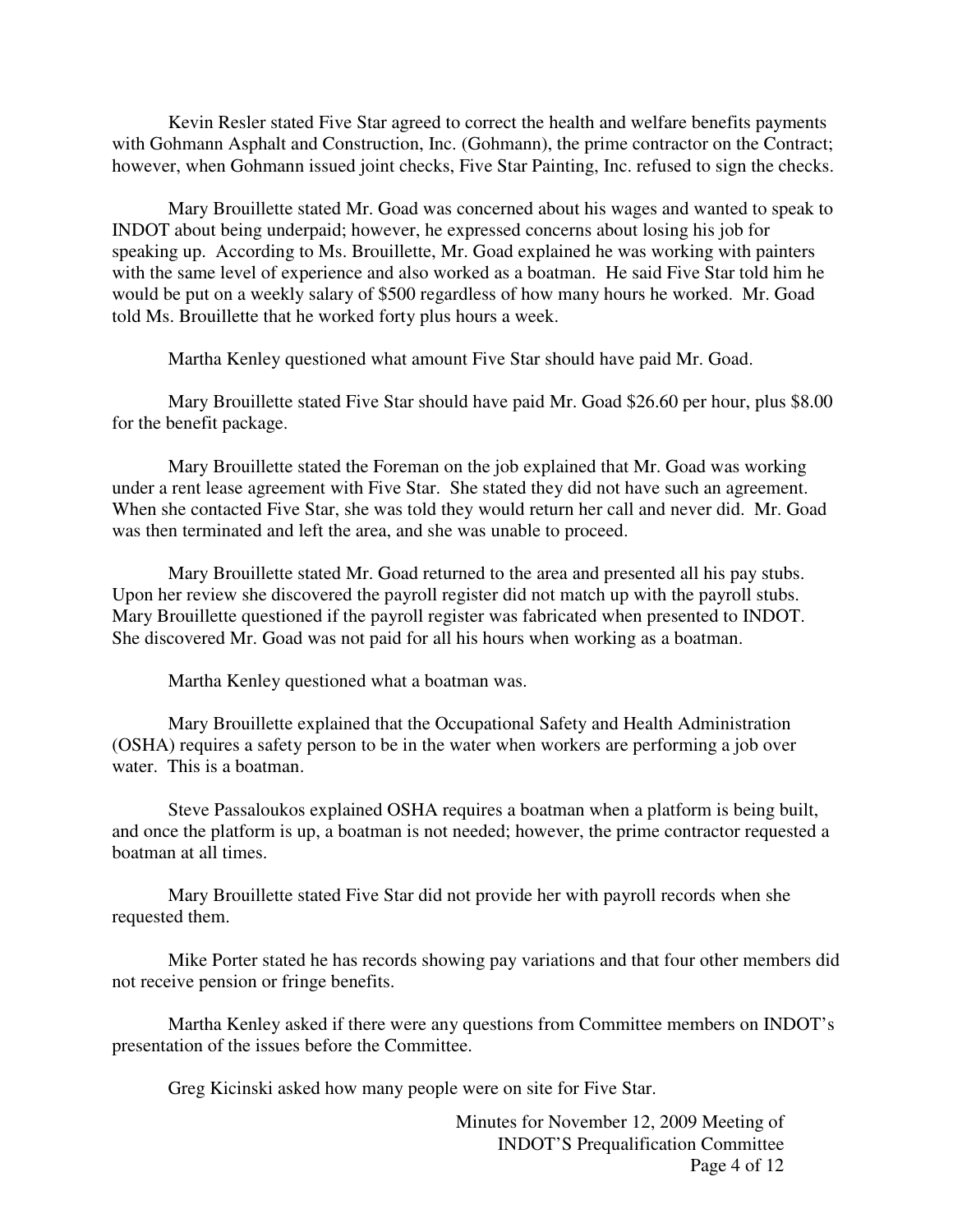Mary Brouillette stated it varied from day to day - sometimes approximately fifteen people a day or sometimes just two to three people a day.

 Mary Brouillette stated she was concerned that the pay stubs did not match up with the payroll register. She also stated Five Star promised extra pay on Sunday.

 Mike Porter stated he had pay stubs from other employees for review. He also stated employees were not aware that Five Star was not paying their benefits.

 Steve Passaloukos stated Harold Goad was never employed as a painter; he was a boatman. Mr. Passaloukos was not sure how to list him on payroll. He stated he told Mr. Goad to go to the union and sign up as an apprentice, but he never did. Mr. Passaloukos stated he listed him as an apprentice because he didn't know how else to list him. He also stated Mr. Goad was provided an apartment and paid \$200 a week for lodging that wasn't reflected on the payroll.

 Steve Passaloukos stated the prime contractor insisted Mr. Goad continue to be a boatman regardless of the platform being up. He stated once Mr. Goad's boat duties were finished he asked him again to join the union so he could keep his job. He explained Mr. Goad never joined the union so he was terminated.

 Steve Passaloukos stated he was behind on paying his fringe benefits to employees so the painter's union put a lien on the job and Gohmann Asphalt stopped paying him. He stated Five Star sent a check, and Gohmann Asphalt released some of the funds; however, Gohmann was still holding some of the money owed to Five Star.

Martha Kenley asked if Five Star could afford to pay fringes to the union.

 Steve Passaloukos stated there were discrepancies of exactly how much was owed. He stated Five Star has not had any work and has no cash flow.

Martha Kenley questioned the discrepancies between certified payrolls and pay stubs.

 Mary Brouillette stated it was not a major discrepancy. She stated payroll checks should match the accounting system, and when she looks at pay stubs and the payroll register and they don't balance, she has to wonder if they were prepared separately or somehow fabricated.

 Steve Passaloukos stated he entered the figures into the computer, and the computer calculated the amounts.

Martha Kenley asked if Committee members had any questions.

Greg Kicinski asked if Mr. Goad did painting on the job.

 Mary Brouillette stated she talked to witnesses that said Mr. Goad did in fact do painting and other jobs.

> Minutes for November 12, 2009 Meeting of INDOT'S Prequalification Committee Page 5 of 12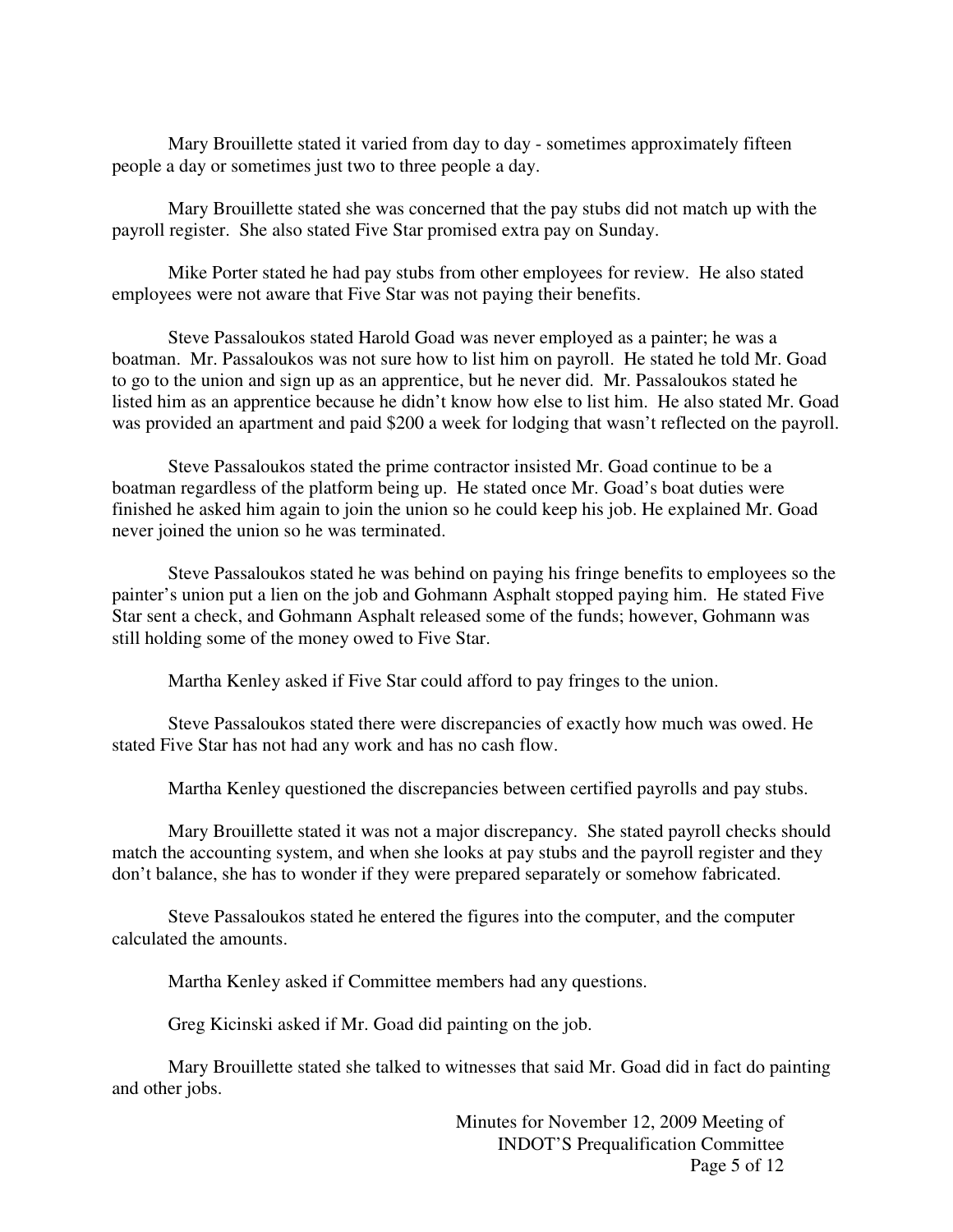Steve Passaloukos stated Mr. Goad never did any painting on the job, he was not hired to do any painting and he should not have been painting.

Mike Porter stated Harold Goad did join the union.

Steve Passaloukos asked when Mr. Goad joined the union.

Mike Porter stated he was not sure, but it could have been after Five Star hired Mr. Goad.

 Martha Kenley asked if Five Star would have turned in payrolls when INDOT requested, whether Gohmann would have paid Five Star the money owed rather than withholding the money.

Steve Passaloukos stated yes, that was correct.

 Tiffany Mulligan asked what the difference is between what Gohmann thinks Five Star owes in benefits and what Five Star thinks is owed.

Steve Passaloukos stated he does not know what the difference is.

 Mary Brouillette stated if payroll registers were made at the same time as pay stubs, then there should not be a problem.

 Mike Porter stated Five Star is approximately \$70,000 behind in lost wages, fringe benefits and insurance on members.

 Steve Passaloukos stated Five Star paid wage rates at either 65% or 85% of the Davis Bacon wage rates under the International Maintenance Agreement. He stated Mr. Goad was on the job from January, 2008 to August, 2008 and the negotiated amount of payment to Mr. Goad was \$500 per week.

 Joe Novak asked under what conditions a contractor could pay employees at rates of 85% or 65% of the Davis Bacon wage rates.

Steve Passaloukos stated helpers can be paid at those rates.

 Mike Kopp stated Five Star never provided Gohmann with an amount Five Star thought was owed to its employees.

 Tony Hedge questioned who told Five Star the International Maintenance Agreement could be used.

 Steve Passaloukos stated it was Tom Faulkner in INDOT's Greenfield District during a conversation involving another contract, which Five Star worked on a few years ago.

> Minutes for November 12, 2009 Meeting of INDOT'S Prequalification Committee Page 6 of 12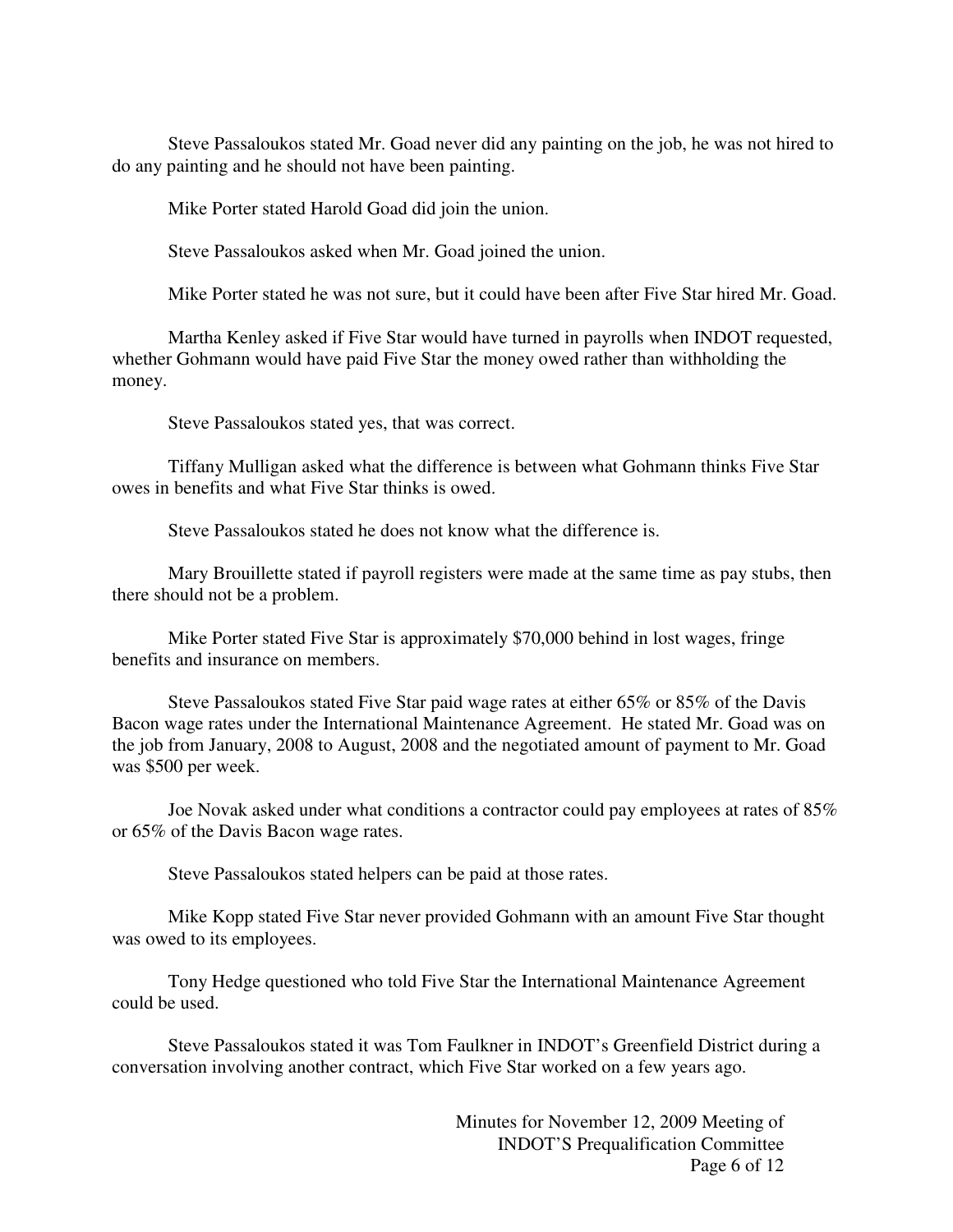Martha Kenley asked Steve Passaloukos if he certified that he did something he actually did not do.

 Steve Passaloukos stated yes, he guessed he did certify that he paid the proper rates when he did not. He stated he intended to pay the employees the proper rates when he signed the certified payrolls, but right now he is not able to.

 Martha Kenley asked if Five Star had been paid on a timely basis, would they have made payments to the union for fringe benefits.

 Steve Passaloukos stated basically yes, he would have. He stated he had been current for the past two years and it was not until near the end of the project that he got behind.

 Mary Brouillette stated Five Star has worked on INDOT projects in the past and knows how projects work, but Five Star brought Mr. Goad on the jobsite regardless of INDOT policies.

 Steve Passaloukos stated Mr. Goad was not qualified to paint and that he never saw him paint.

 Mike Porter stated Mr. Goad is a Journeyman, who has been performing painting and blasting.

 Mary Brouillette stated the Project Supervisor on the job saw Mr. Goad painting and blasting.

 Tiffany Mulligan asked if Gohmann has paid Five Star for all of its work on the project, except for the prevailing wage and fringe amounts at issue today.

 Mike Kopp stated Gohmann has paid Five Star for everything but the disputed amounts and has written a joint check to Five Star and the Union for those amounts. Mr. Kopp indicated that Gohmann wanted to make sure everyone on the job had been paid properly.

 Tony Hedge questioned who at INDOT told Five Star to use Labor Tender 1 and Labor Tender 2.

 Mary Brouillette stated if an employee was a non-union member they should have been paid at Davis Bacon prevailing wages.

 Steve Passaloukos stated he feels the \$200 per week for lodging should be considered a benefit.

Tony Hedge stated lodging should not be deducted from pay.

Martha Kenley questioned if Steve Passaloukos certified that fringes had been paid.

Steve Passaloukos stated he had been making monthly payments.

 Minutes for November 12, 2009 Meeting of INDOT'S Prequalification Committee Page 7 of 12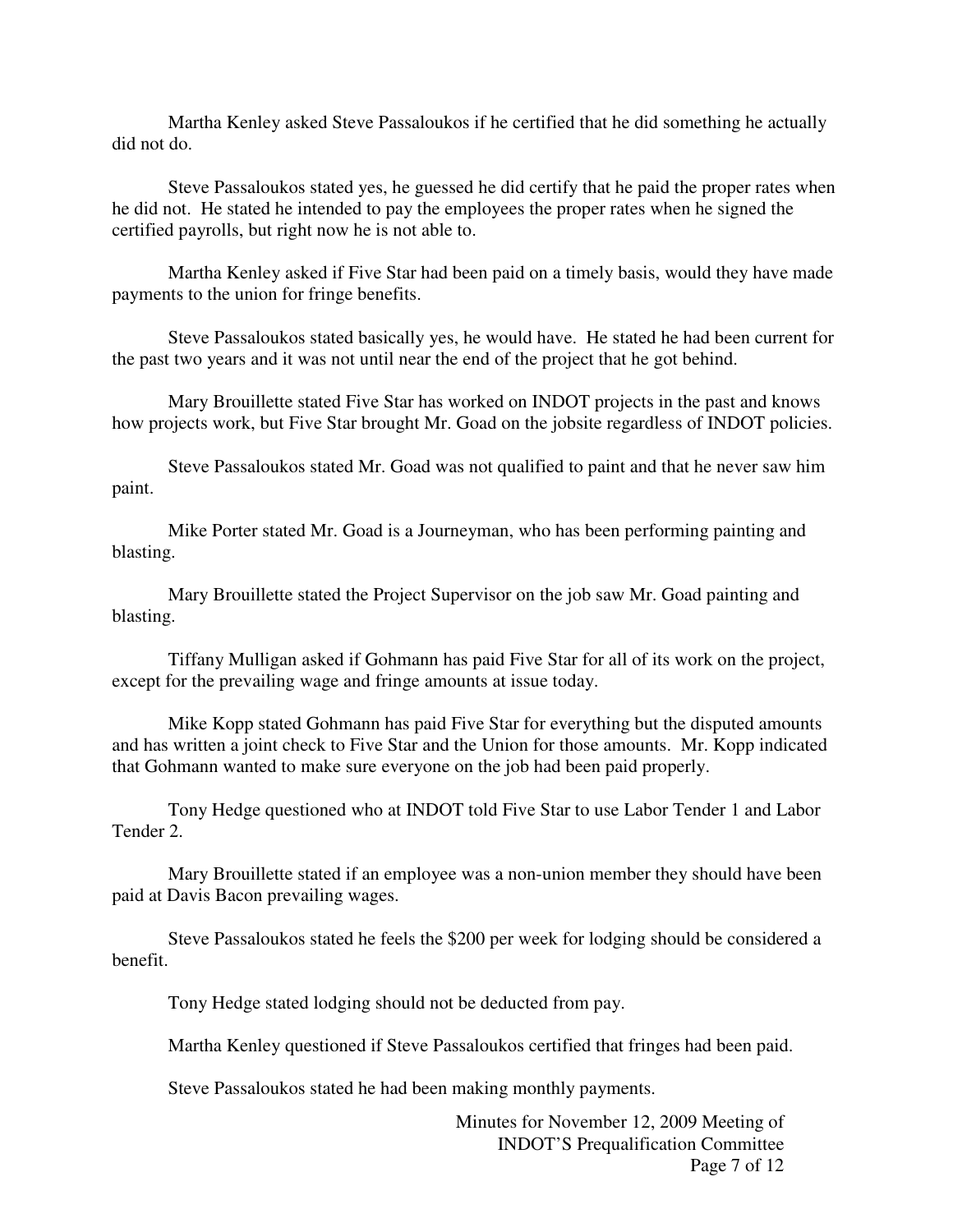Mary Brouillette stated the instructions are on the back of certified payrolls stating fringes will be paid, but fringes do not have to be paid at the same time as an employee is paid.

Jim Stark asked when certified payrolls were due.

 Mary Brouillette stated they are due seven days after the pay period. She stated the certified payrolls were two to three months late.

Jim Stark asked when Five Star was submitting payments.

Mary Brouillette stated sometimes Five Star was months overdue and was never timely.

Martha Kenley asked if there were any additional comments.

 Mary Brouillette stated she expects compliance on all contracts. Here she questioned why payroll registers weren't submitted when asked for, which made her investigate further.

Greg Kicinski asked if everything was turned in now. Mary Brouillette stated yes.

 Steve Passaloukos stated it was difficult to submit everything timely when he was out in the field and had no one in the office.

 Greg Kicinski questioned the disagreement with the union over the amounts owed and asked what Five Star believed it owed the employees.

 Steve Passaloukos stated Five Star owed \$28,000 for pension and \$16,000 for other benefits, but he wasn't sure of the exact amount.

 Greg Kicinski asked what the reason was for the discrepancy between what Gohmann and the union thought Five Star owed and what Five Star thought it owed. He asked whether they disagreed on the number of hours worked, the rates to be paid, or something else.

Mr. Passaloukos said he did not know.

 Martha Kenley asked if Mr. Passaloukos brought any documents for the Committee to review to the meeting.

 Steve Passaloukos stated he didn't realize it would be such a formal meeting, and he did not have any documents for review.

 Mary Brouillette stated the wages being paid were not Davis Bacon scale and part of the discrepancy was the hours Mr. Goad worked.

Steve Passaloukos stated Mr. Goad did not work forty hours per week.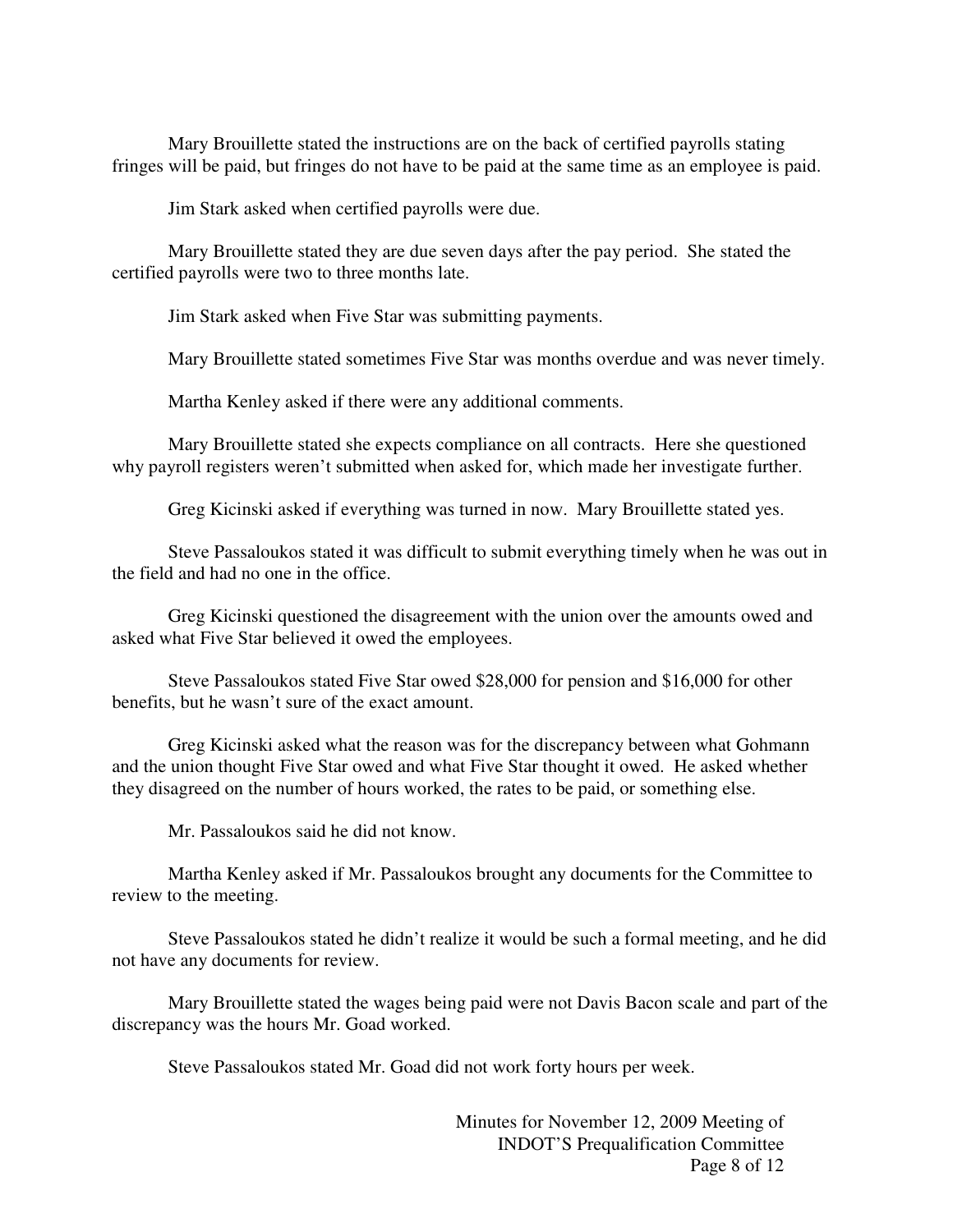Jim Stark stated the issue is not about the money but about compliance on the contract. He stated the subcontractor looks to the prime to be in charge.

 Greg Kicinski agreed with Jim Stark that it was a compliance issue and stated he was questioning if Five Star disagreed with the discrepancy amounts owed.

 Tiffany Mulligan noted the joint checks issued by Gohmann were dated in June, but Five Star had not made any progress on resolving the issue. She asked if there was anything preventing the parties involved from getting together and resolving the issue.

 Mike Porter stated that would not be a problem from his end, and he had the dollar amount owed for benefits.

 Kevin Resler stated the interested parties arrived at the amounts owed in March, and Five Star had been given plenty of time to make a counter proposal.

Tony Hedge asked to what extent was Five Star advised to come prepared to the meeting.

 Karen Macdonald stated INDOT sent Five Star a letter requesting Five Star attend the Committee meeting last week. She called to follow up and was told by Mr. Passaloukos that he didn't receive the letter. She stated she then faxed him a copy of the letter with an agenda attached. No one from Five Star called to ask about the issues.

 Tiffany Mulligan stated the letter contained the contract number and indicated the Committee would be considering Five Star's compliance with prevailing wage and fringe rate requirements.

Steve Passaloukos stated he thought it was an informal meeting to resolve the issues.

 Martha Kenley asked Committee members if anyone had additional questions or a motion for the Committee's consideration.

 Tony Hedge stated the documents in the packet show INDOT has a long history of doing business with Five Star, and it appears that except for in the mid 1990's there hasn't been any issues with them.

Mary Brouillette stated this was her first involvement with Five Star.

 Tony Hedge stated he observed there was a long period of time where INDOT had no problems with Five Star, and now there is a major issue. Mr. Hedge expressed concern over what action might be appropriate.

 Jim Stark stated he believes the Committee is responsible for noncompliance issues. He stated the rules clearly state contractors are supposed to supply certified payrolls, and Five Star did not supply those in a timely manner for this Contract. He stated regardless of not having any issues with Five Star in the past, Five Star is not complying with contract requirements now.

> Minutes for November 12, 2009 Meeting of INDOT'S Prequalification Committee Page 9 of 12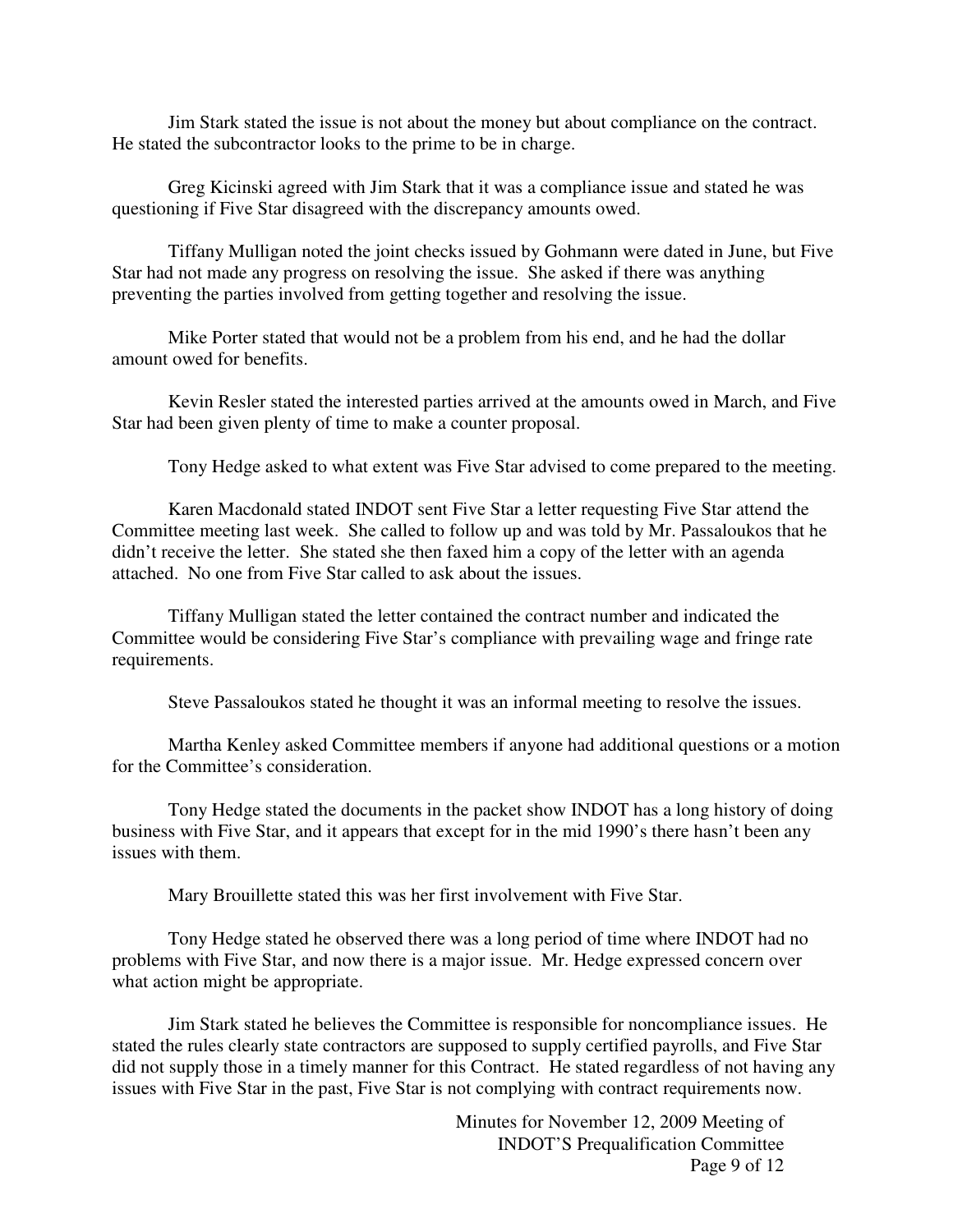Jim Stark stated if Five Star does work on INDOT contracts, then it has to comply with INDOT rules. He stated the Committee needs to make a decision what do to about Five Star's noncompliance.

Martha Kenley called for a motion.

Greg Kicinski questioned how many contracts Five Star has with INDOT.

 Steve Passaloukos stated he currently has no contracts with INDOT, but he maybe had three or four this summer.

 Mary Brouillette stated it is her job to partner with the prime and sub contractor and ensure all parties comply with the terms of the contract. She stated she tries to work together to ensure INDOT's federal funds are not in jeopardy, and she needs a level of cooperation to make sure the job is successful.

 Jim Stark made a recommendation that INDOT should not award Five Star any work until the issues on this Contract are settled.

 Martha Kenley asked Tiffany Mulligan what the rules are regarding Jim Stark's recommendation.

 Tiffany Mulligan read 105 IAC 11-2-1, the rule pertaining to non-prequalified sub contractors.

Martha Kenley asked Jim Stark if he would like to amend his recommendation.

 Jim Stark stated he would like to move to make a recommendation to the Commissioner to suspend Five Star as a subcontractor until the issues on the Contract involving wage and fringe rate compliance are settled to INDOT's satisfaction.

 Martha Kenley stated there is a motion on the table to recommend to the Commissioner to suspend Five Star until the issues on the Contract are settled to INDOT's satisfaction.

Tiffany Mulligan seconded the motion.

Tony Hedge questioned if Gohmann did all it could to resolve the issue.

Mary Brouillette stated she had cooperation from Gohmann.

 Tiffany Mulligan suggested that the Committee not take action involving Gohmann at this time because of the cooperation Ms. Brouillette received from Gohmann. Ms. Mulligan further suggested the Committee reconsider whether Gohmann should have done more to resolve the issue and whether to take action against Gohmann if the issues on the contract are not resolved at a later date.

> Minutes for November 12, 2009 Meeting of INDOT'S Prequalification Committee Page 10 of 12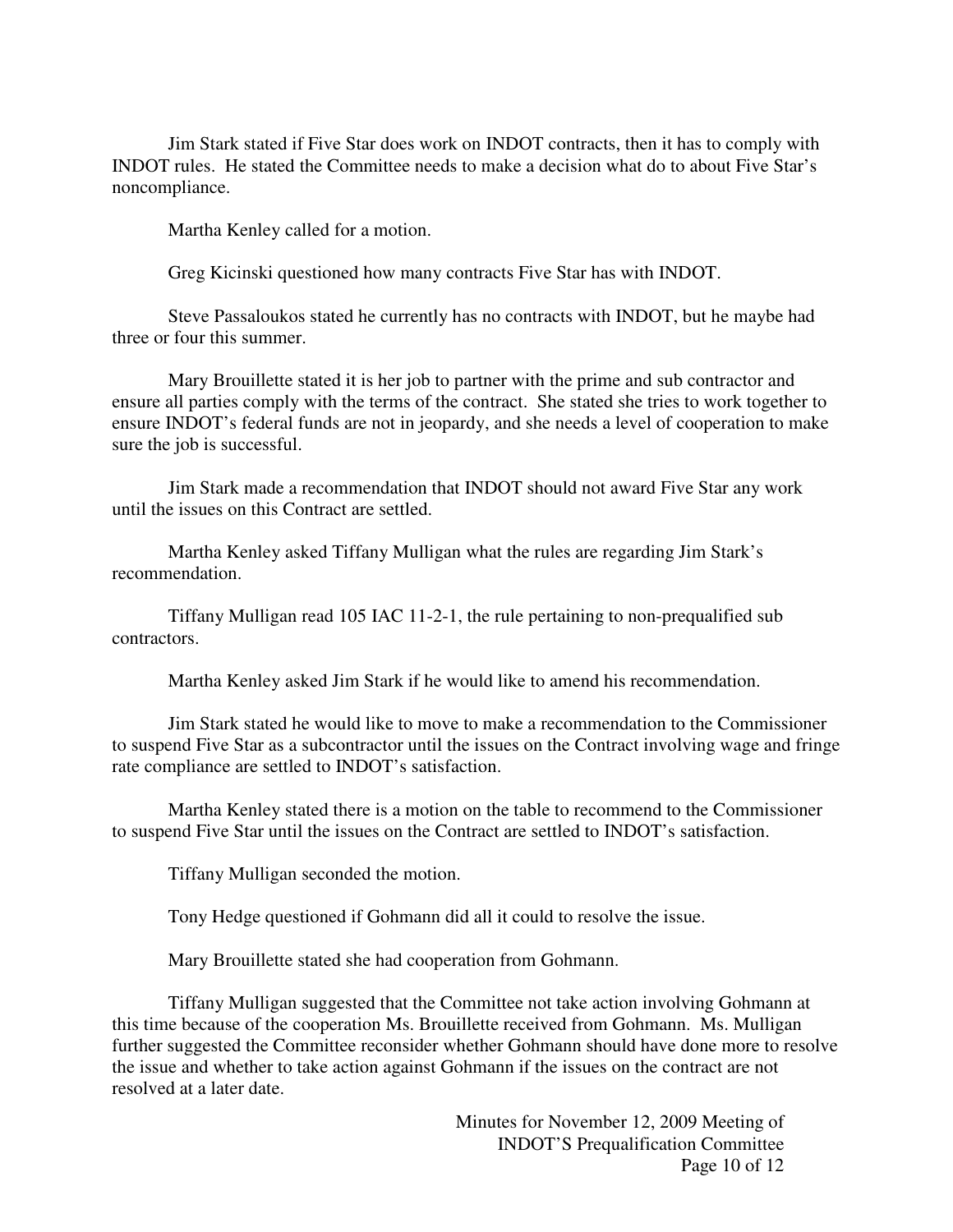Martha Kenley called for a vote on the motion to recommend to the Commissioner to suspend Five Star from performing work on future INDOT contracts until the issues on the Contract involving wage and fringe rate compliance are settled to INDOT's satisfaction.

All Committee members voted in favor.

 Martha Kenley explained to Mr. Passaloukos that he will receive a letter from INDOT following up on the Committee meeting and providing the Commissioner's decision on the Committee's recommendation.

 Tiffany Mulligan stated under the recommendation, INDOT can reconsider doing business with Five Star if the issue is resolved to INDOT's satisfaction. This gives Five Star an incentive to resolve the issues and comply with the contract.

 Steve Passaloukos stated the Committee's recommendation would throw him into bankruptcy.

 Martha Kenley stated all contractors on INDOT projects are expected to comply with contract requirements, and Five Star's failure to do so here caused the Committee to recommend that the Commissioner suspend Five Star's ability to do work on future INDOT projects until the issues on the contract are resolved.

4. Update on Internal Committees

 Martha Kenley proposed the next item on the agenda - an update on internal committees. She first asked for an update on the revision to the consultant prequalification manual to allow INDOT to bring consultants before the Prequalification Committee for possible disciplinary action.

 Tiffany Mulligan stated the subgroup approved the proposal and draft language to amend INDOT's consultant prequalification manual. The proposal is currently under review by INDOT's Chief Legal Counsel. She stated the language mirrored the language of the current prequalification rules for construction contractors.

Greg Kicinski questioned if this was different from the Errors and Omissions Committee.

 Tiffany Mulligan stated this effort was different than the Errors and Omissions Task Force because the task force was looking at a process for determining whether a consultant made an error and omission and recovering from errors and omissions that occur. The Prequalification Committee subgroup's efforts are limited to extending Committee action to consultants. She stated the Prequalification Committee subgroup also discussed an evaluation form similar to the CR-2 for construction contractors.

Martha Kenley asked for comments or concerns.